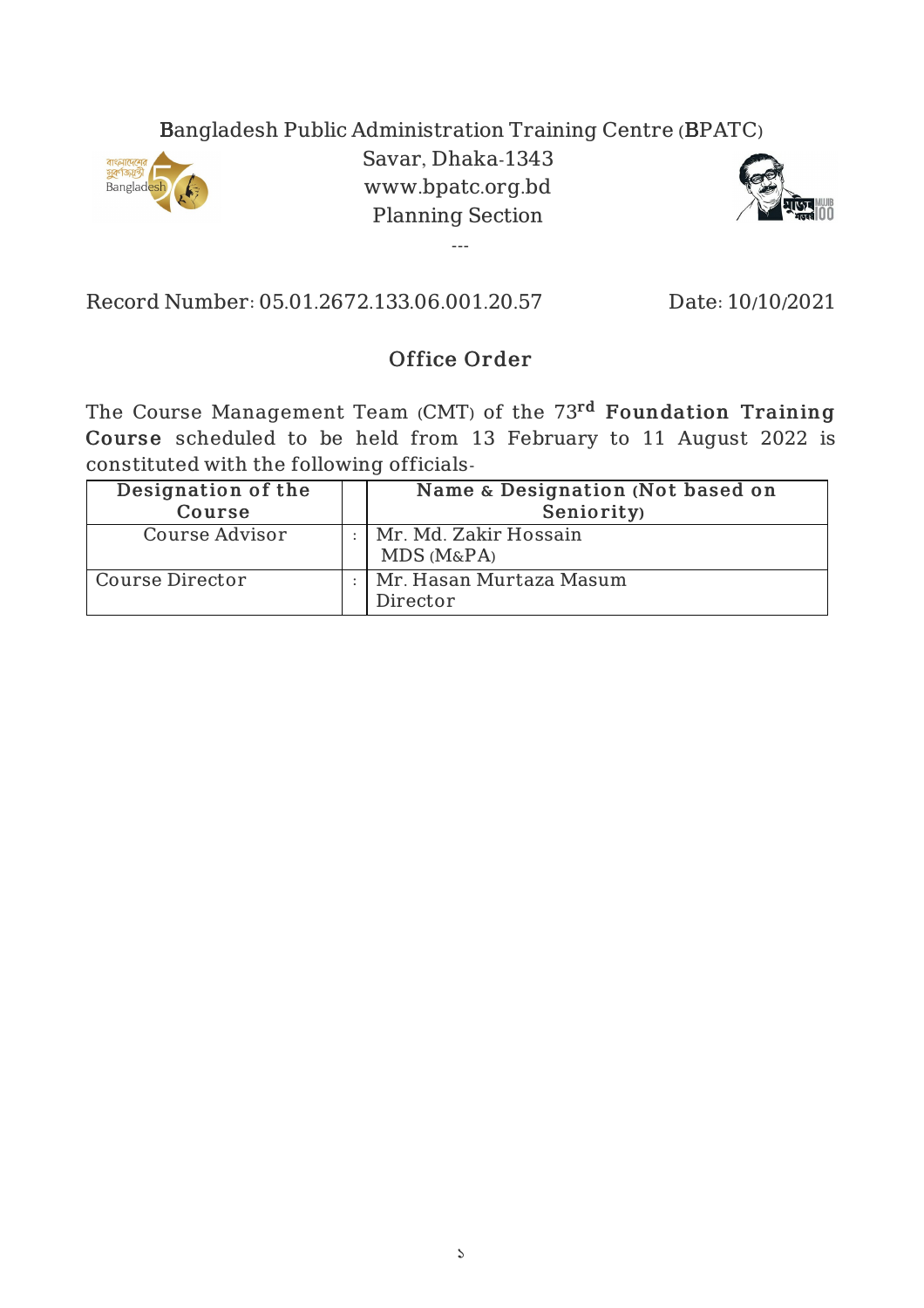| <b>Course Coordinator</b> | 1. Mr. K. M. Abdul Kader, Deputy Director     |
|---------------------------|-----------------------------------------------|
|                           | 2. Mr. Abu Naser Mohammad Sajidul             |
|                           | Ahsan, Deputy Director                        |
|                           | 3. Ms. Shohela Ferdous, Deputy Director       |
|                           | 4. Ms. Alina Akter, Deputy Director           |
|                           | 5. Mr. ASM Riyad Hassan Gourab, Deputy        |
|                           | Director                                      |
|                           | 6. Ms. Afia Rahman Mukta, Senior Research     |
|                           | Officer                                       |
|                           | 7. Mr. Mohammad Mamun, Senior Research        |
|                           | Officer                                       |
|                           | 8. Mr. Mehedi Shahnewaz Jalil, Assistant      |
|                           | Director                                      |
|                           | 9. Mir Md. Taufiqul Islam, Assistant Director |
|                           | 10. Mr. Shamim Hosen, Assistant Director      |
|                           | 11. Mr. Rabiul Alam Lokman, Research Officer  |
|                           | 12. Ms. Roma Rani Biswas, Assistant Director  |
|                           | 13. Mr. Md Nazim Uddin, Assistant Director    |
|                           | 14. Mr. Mohammad Mozaherul Islam, Assistant   |
|                           | Director                                      |
|                           | 15. Mr. Md. Yousuf Ali, Assistant Director    |
|                           |                                               |
|                           |                                               |
|                           |                                               |
|                           |                                               |
|                           |                                               |
|                           |                                               |
|                           |                                               |
|                           |                                               |

## 2. The Course Management Team is requested to -

- contact with the nominated participants over telephone to reconfirm their participation and send welcome letter accordingly;
- convene a preparatory meeting with concerned members of the faculty and module directors for overall design of the course;
- adjust financial advances within fifteen days (15) from the date of completion of the course;
- submit 20 copies of course brochure to PPR Department and 5 copies to the Library;
- send Omnibus (both hard and soft copies) with original registration forms, release orders and other necessary documents to PPR Department within 15 (Fifteen) days of course completion;
- prepare two volumes of Omnibus. Two sets of each volume should be prepared; one set is to be sent to the PPR Department and the other to Library for preservation. Omnibus (two volumes) will consist of all handouts, be arranged module-wise, must bear page number and there will be an index in it. Course name, duration and course management team are to be mentioned in a separate top-page. Moreover, a profile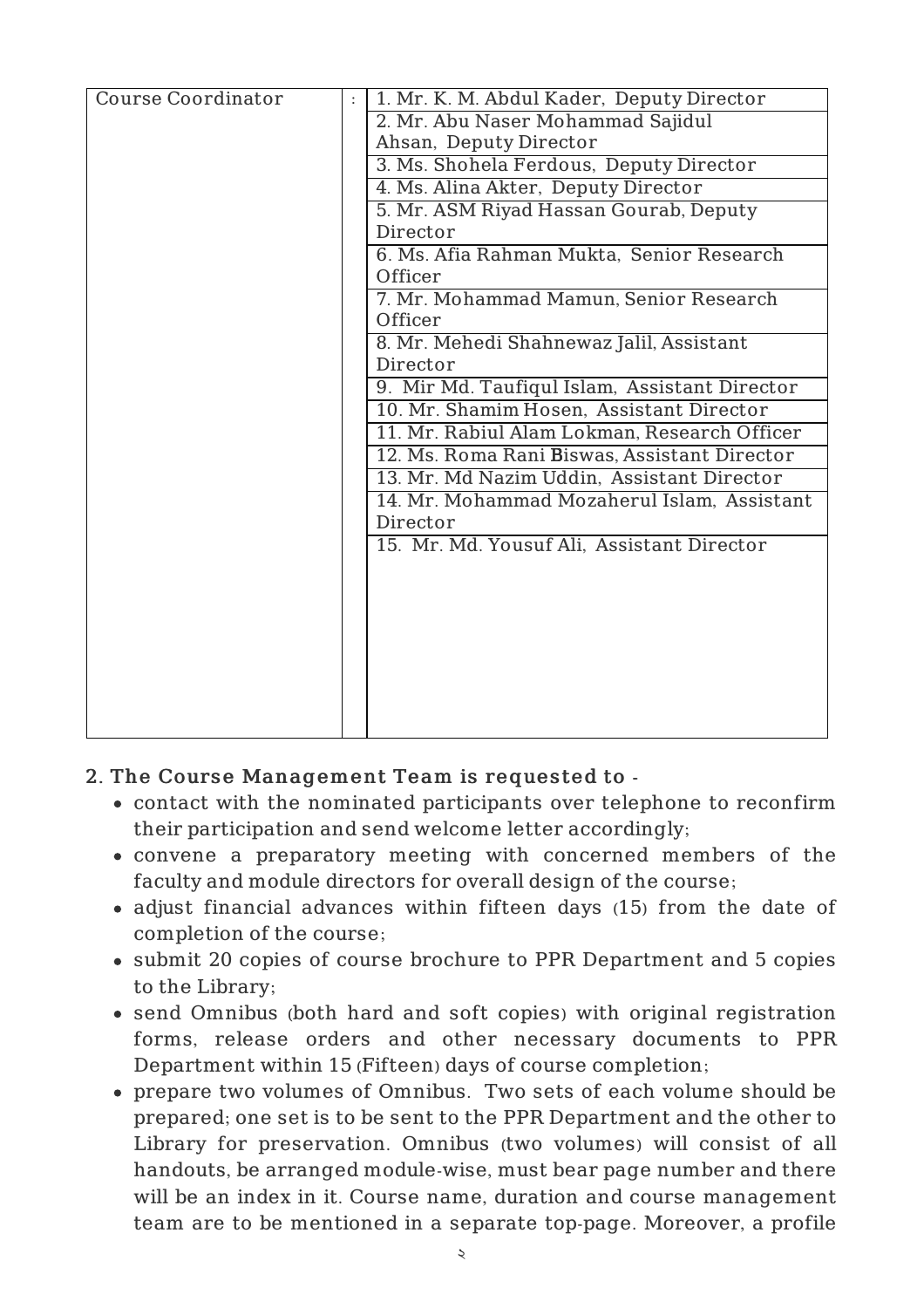of guest speakers is to be added in a separate page;

- send pen picture of the participants of the course to the Evaluation Department within 07 (Seven) working days after completion of the course;
- send soft copy of relevant papers to the System Analyst and Deputy Director (MIS) to publish on the BPATC's website and archive in erepository;
- send a list of the participants to the Ministry of Public Administration (MOPA) and PPR Department of BPATC as the first day of the course; and
- send a copy of the release order to the Ministry of Public Administration (MOPA) and PPR Department of BPATC as the closing day of the course.

3. The course should run as per standard norms of the Centre.

4. This order could be revised considering the context of time and the number of

total participants.

5. The order is issued with the prior approval of the competent authority.



এিলনা আকতার Deputy Director Fax: 02224445029 Email: ppr.bpatc@gmail.com

Record Number:

Date: 10/10/2021

05.01.2672.133.06.001.20.57/1(93)

Copy for kind information and necessary action (not as per seniority):

1) All Members (CMT), 73rd Foundation Training Course, BPATC, Savar, Dhaka.

2) Faculty (All), BPATC, Savar, Dhaka.

3) P.S. to Rector, BPATC, Savar, Dhaka. (For kind information of the Rector)

4) Assistant Programmer, Assistant Programmer-4 Section, BPATC (with the request to publish this order under on website)

5) Assistant Director , Record Section, BPATC (With the request to archive this order)